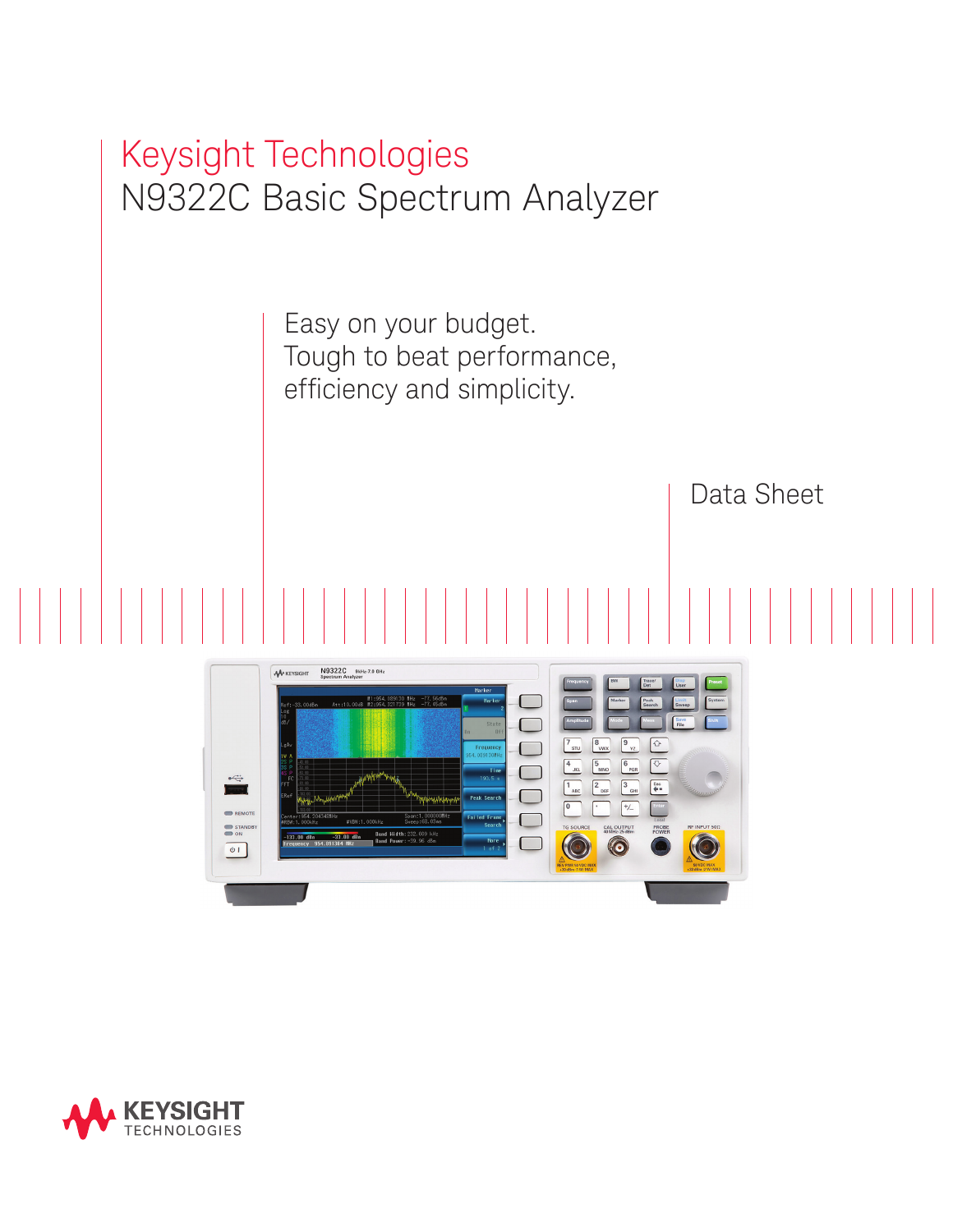### Definitions and Conditions

### Learn more about the product

Reference these frequentlyused documents:

- Brochure (5991-1166EN) – Introduces the product features
- Configuration Guide (5991-1168EN)
	- Describes ordering information

For the latest revision of product related documents or more information, visit the website: [www.keysight.com/find/](http://www.agilent.com/find/n9322c) [n9322c](http://www.agilent.com/find/n9322c)

### Specification

Describes the performance of parameters covered by the product warranty and apply to the full temperature range of 5 to 45 °C, unless otherwise noted.

### **Typical**

Describes additional product performance information that is not covered by the product warranty. It is performance beyond specifications that 80 percent of

the units exhibit with a 95 percent confidence level over the temperature range 20 to 30 °C. Typical performance does not include measurement uncertainty.

### Nominal

Indicates expected performance, or describe product performance that is useful in the application of the product, but are not covered by the product warranty.

The analyzer will meet its specifications when:

- It is within its calibration cycle
- It has been turned on at least 30 minutes
- It has been stored at an ambient temperature within the allowed operating range for at least two hours before being turned on; if it had previously been stored at a temperature range inside the allowed storage range, but outside the allowed operating range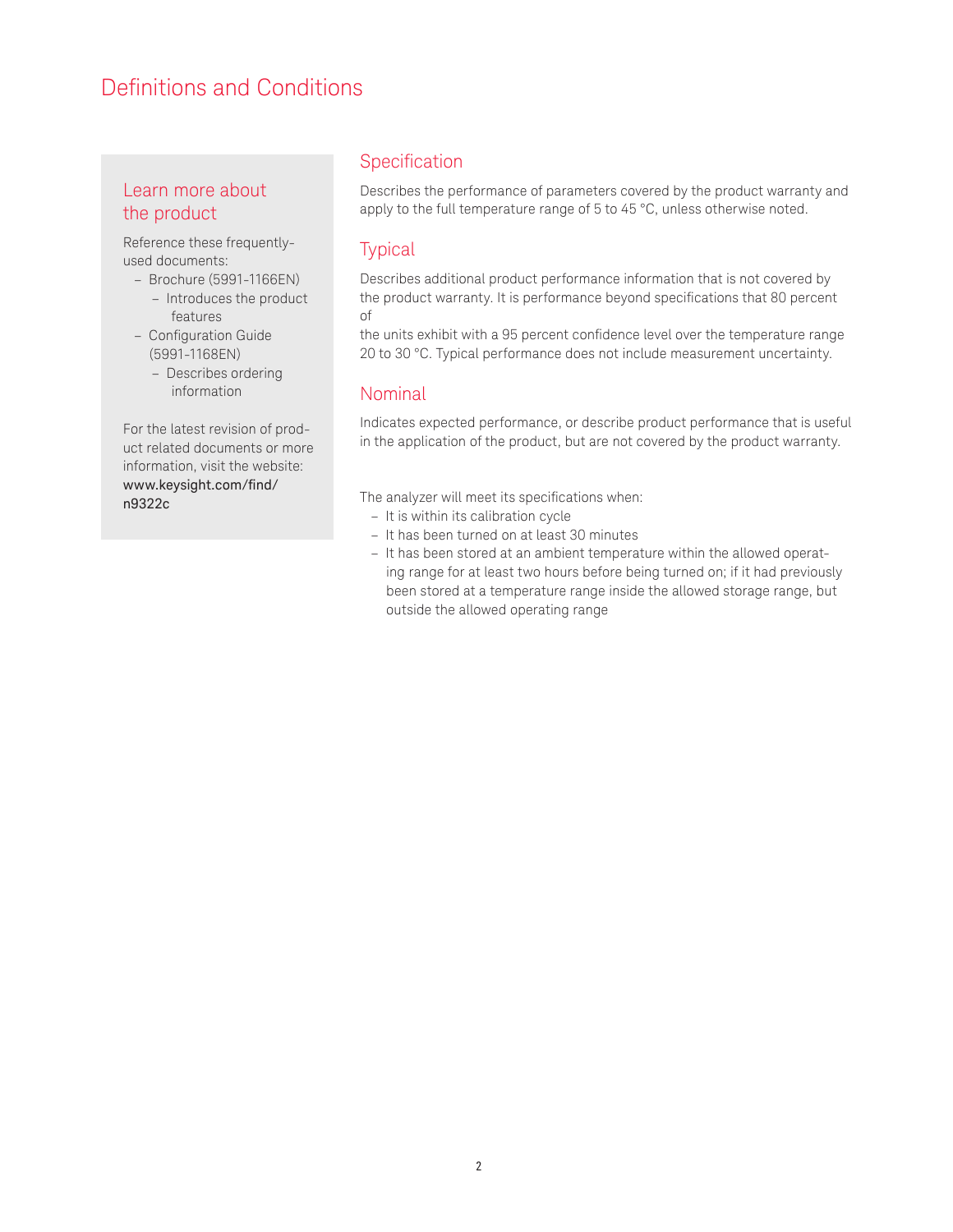## Frequency and Time Specification

|                                                          |                                                                                                                                  | Supplemental information                                                                       |
|----------------------------------------------------------|----------------------------------------------------------------------------------------------------------------------------------|------------------------------------------------------------------------------------------------|
| Frequency                                                |                                                                                                                                  |                                                                                                |
| Range                                                    | 9 kHz to 7 GHz                                                                                                                   | AC coupled                                                                                     |
| Resolution                                               | 1 Hz                                                                                                                             |                                                                                                |
| <b>Frequency reference</b>                               |                                                                                                                                  |                                                                                                |
|                                                          | <b>Option PFR</b>                                                                                                                | <b>Standard</b>                                                                                |
| Nominal frequency                                        | <b>10 MHz</b>                                                                                                                    | 10 MHz                                                                                         |
| Aging rate                                               | $± 1 × 10-7$ /Year                                                                                                               | $± 1 × 10-6$ /Year                                                                             |
| Temperature stability                                    |                                                                                                                                  |                                                                                                |
| 20 to 30 °C                                              | $± 1.5 × 10^{-8}$                                                                                                                |                                                                                                |
| 5 to 45 °C                                               | $± 5 × 10-8$                                                                                                                     | $± 1 × 10^{-6}$                                                                                |
| Achievable initial calibration accuracy                  | $\pm 4 \times 10^{-8}$                                                                                                           | $± 1 × 10-6$                                                                                   |
| Frequency readout accuracy (start, stop, center, marker) |                                                                                                                                  |                                                                                                |
| Marker resolution                                        | (frequency span)/(number of sweep point $-1$ )                                                                                   |                                                                                                |
| Uncertainty                                              | $\pm$ (freq indication x freq reference uncertainty $1 + 1\%$ x span +20% x resolution bandwidth +<br>marker resolution $+1$ Hz) |                                                                                                |
| Sweep point                                              | 461, fixed                                                                                                                       |                                                                                                |
| Marker frequency counter                                 |                                                                                                                                  |                                                                                                |
| Resolution                                               | 1 H <sub>z</sub>                                                                                                                 |                                                                                                |
| Accuracy                                                 | $\pm$ [(marker freq x freq reference<br>uncertainty $\left( \frac{1}{2} \right)$ + (counter resolution)]                         | RBW/Span ≥ 0.02<br>(Marker level to displayed noise level<br>> 25 dB, frequency offset = 0 Hz) |
| Frequency span (FFT and swept mode)                      |                                                                                                                                  |                                                                                                |
| Range                                                    | 0 Hz (zero span), 50 Hz to 7 GHz                                                                                                 |                                                                                                |
| Resolution                                               | 1 Hz                                                                                                                             |                                                                                                |
| Accuracy                                                 | $\pm$ (0.22% $\times$ span + span/(sweep point -1)), nominal                                                                     |                                                                                                |
| Sweep time and triggering                                |                                                                                                                                  |                                                                                                |
| Range                                                    | 2 ms to 1000 s                                                                                                                   | Span $\geq 100$ Hz                                                                             |
|                                                          | 600 ns to 1000 s                                                                                                                 | Span = $0$ Hz (minimum resolution = $600$ ns,<br>when RBW $\geq$ 30 kHz)                       |
| Mode                                                     | Continuous, Single                                                                                                               |                                                                                                |
| Sweep time rule                                          | Accuracy or Speed                                                                                                                |                                                                                                |
| Trigger                                                  | Free run, video, external, RF burst                                                                                              |                                                                                                |
| Trigger slope                                            | Selectable positive or negative edge                                                                                             |                                                                                                |
| Trigger delay                                            | $±$ 12 ms to $±$ 12 s, nominal                                                                                                   | $S$ pan = $0$ Hz                                                                               |

1. Frequency reference uncertainty = Aging rate x period since adjustment + temperature stability.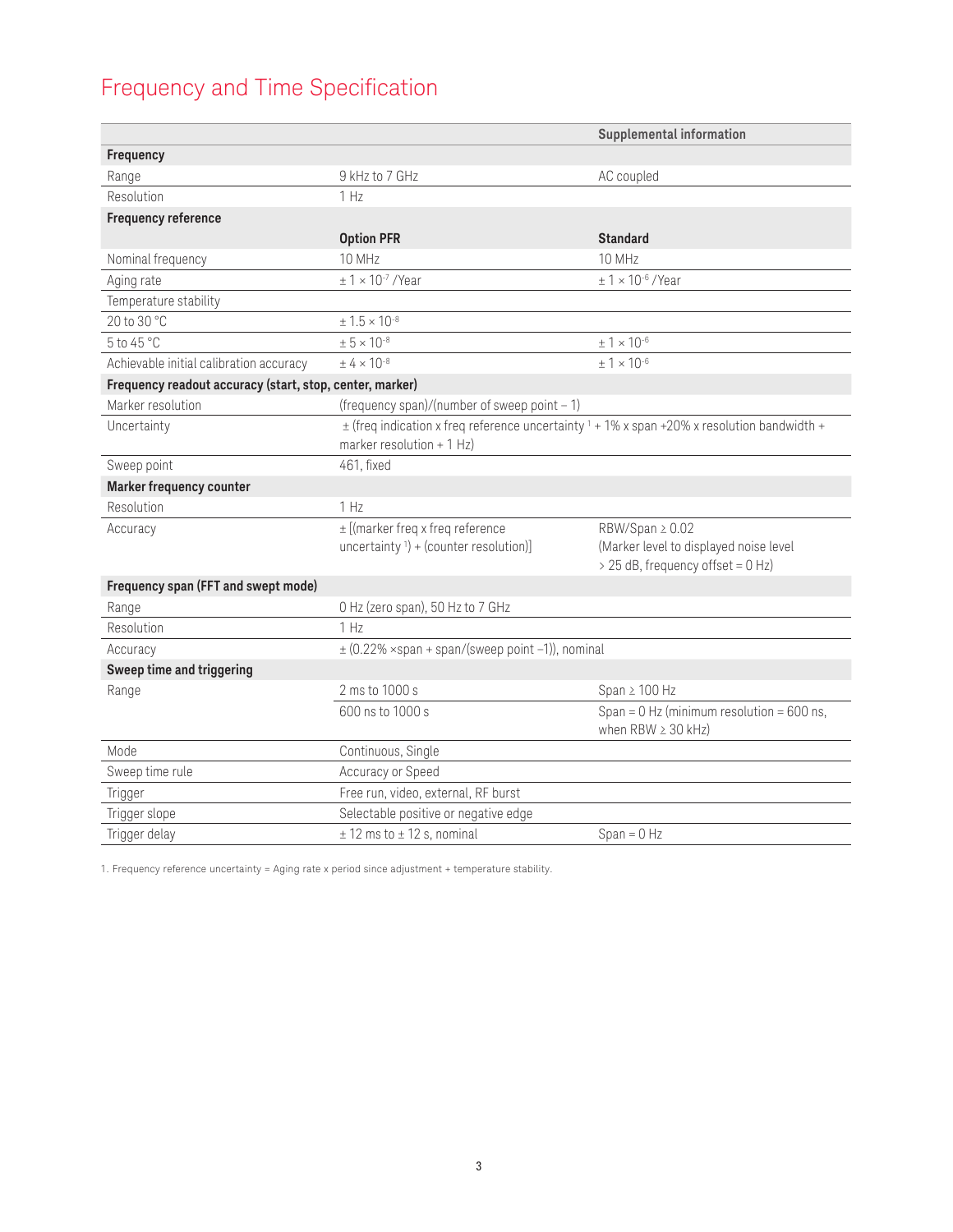# Frequency and Time specification (Continued)

|                                   |                                  | Supplemental information                     |
|-----------------------------------|----------------------------------|----------------------------------------------|
| Time-gated sweep (Option TMG)     |                                  |                                              |
| Gate sources                      | External                         |                                              |
|                                   | Periodic timer                   | Sync sources include free and external       |
|                                   |                                  | Period 0 to 20 s (It should be gerater than  |
|                                   |                                  | gate delay plus gate length)                 |
|                                   |                                  | Offset $-5$ to $+5$ s                        |
| Gate delay range                  | $12 \mu s$ to $10 s$             | $Resolution = 200$ ns                        |
| Gate length range                 | $84 \mu s$ to 10 s               | $Resolution = 200$ ns                        |
| RBW range                         | $\geq$ 1 kHz                     | VBW is fixed and equal to RBW for efficiency |
| <b>Resolution bandwidth (RBW)</b> |                                  |                                              |
| Range (-3 dB bandwidth)           | 10 Hz to 3 MHz                   | In 1-3-10 sequence                           |
| Accuracy                          | $± 5%$ , nominal                 | $<$ 10% when RBW = 3 MHz                     |
| Resolution filter shape factor    | $\langle 5:1,$ nominal           | 60 dB/3 dB bandwidth ratio, digital, Gauss-  |
|                                   |                                  | ian-like                                     |
| Video bandwdith (VBW)             |                                  |                                              |
| Range                             | 1 Hz to 3 MHz in 1-3-10 sequence | In 1-3-10 sequence                           |
| Accuracy                          | $± 10\%$ , nominal               | $VBW = 1$ Hz to 1 MHz                        |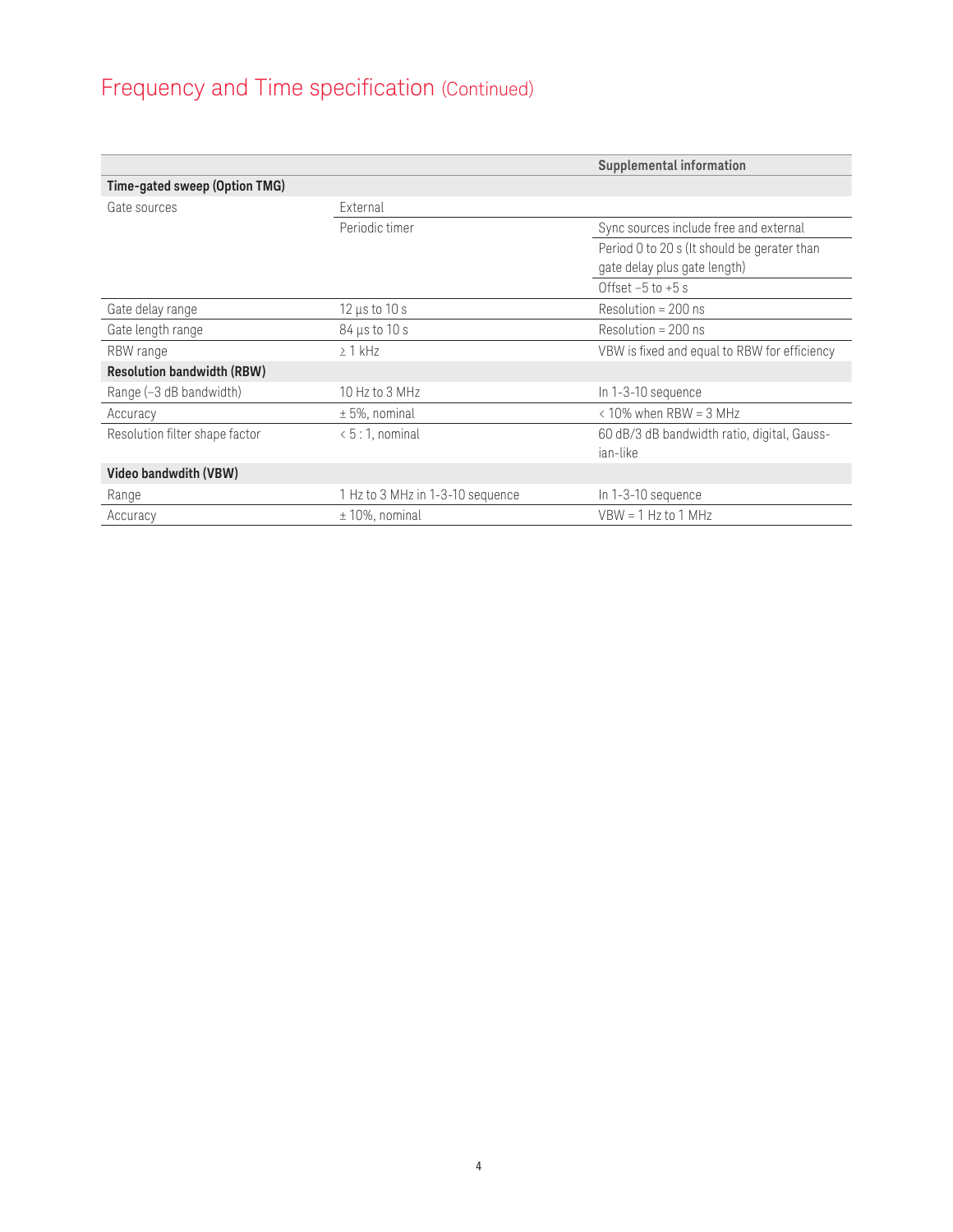# Amplitude Specifications

|                                                   |                                                                                                                                                                                                                        | Supplemental information               |
|---------------------------------------------------|------------------------------------------------------------------------------------------------------------------------------------------------------------------------------------------------------------------------|----------------------------------------|
| <b>Measurement range</b>                          |                                                                                                                                                                                                                        |                                        |
| 100 kHz to 1 MHz                                  | Displayed average noise level (DANL) to +10 dBm                                                                                                                                                                        |                                        |
| 1 MHz to 7 GHz                                    | Displayed average noise level (DANL) to +20 dBm                                                                                                                                                                        | Preamp off                             |
| Input attenuator range                            | 0 to 50 dB, in 1 dB steps                                                                                                                                                                                              |                                        |
| Maximum damage level                              |                                                                                                                                                                                                                        |                                        |
| Average contunious power                          | $\leq$ +33 dBm, 3 minutes maximum                                                                                                                                                                                      | Input attenuator setting $\geq 20$ dB, |
| DC voltage                                        | $\pm 50$ V <sub>nc</sub> maximum                                                                                                                                                                                       | 2 MHz to 7 GHz                         |
| Level display range                               |                                                                                                                                                                                                                        |                                        |
| Scale units                                       | dBm, dBmV, dBµV, dBmV EMF, dBµV EMV, V, W, V EMF                                                                                                                                                                       |                                        |
| Marker level readout                              | $0.01$ dB                                                                                                                                                                                                              | Log scale                              |
| Resolution                                        | < 1% of signal level                                                                                                                                                                                                   | Linear scale                           |
| Number of traces                                  | 4                                                                                                                                                                                                                      |                                        |
| Detectors                                         | Positive-peak, negative-peak, sample, normal, average (video, RMS, voltage)                                                                                                                                            |                                        |
| Trace function                                    | Clear/write, maximum hold, average, minimum hold                                                                                                                                                                       |                                        |
| <b>Frequency response</b>                         |                                                                                                                                                                                                                        |                                        |
|                                                   | 20 to 30 °C, 30% to 70% relative humidity, attenuation 20 dB, reference frequency 50 MHz                                                                                                                               |                                        |
| 9 to 100 kHz                                      | $±$ 0.5 dB nominal                                                                                                                                                                                                     | Preamp off                             |
| 100 kHz to 3 GHz                                  | ± 0.7 dB                                                                                                                                                                                                               | Preamp off                             |
| 3 to 4 GHz                                        | ± 0.85 dB                                                                                                                                                                                                              | Preamp off                             |
| 4 to 7 GHz                                        | ± 1.0dB                                                                                                                                                                                                                | Preamp off                             |
| 100 kHz to 3 GHz                                  | ± 0.7 dB                                                                                                                                                                                                               | Preamp on                              |
| 3 to 4 GHz                                        | $± 0.9$ dB                                                                                                                                                                                                             | Preamp on                              |
| 4 to 7 GHz                                        | ± 1.1 dB                                                                                                                                                                                                               | Preamp on                              |
| Input attenuation switching uncertainty at 50 MHz |                                                                                                                                                                                                                        |                                        |
| 20 to 30 °C, attenuation ≥ 1 dB, preamp off       |                                                                                                                                                                                                                        |                                        |
| 1 to 50 dB attenuation                            | Typical $\pm$ 0.2 dB                                                                                                                                                                                                   | Relative to 20 dB (reference setting)  |
| Resolution bandwidth switching uncertainty        |                                                                                                                                                                                                                        |                                        |
| 20 to 30 °C, 10 Hz to 3 MHz RBW                   | $±$ 0.1 dB, nominal                                                                                                                                                                                                    |                                        |
| Total absolute amplitude accuracy                 |                                                                                                                                                                                                                        |                                        |
|                                                   | 20 to 30 °C, 30% to 70% RH, peak detector, RBW 1 kHz, VBW 300 Hz, sweep time Accuracy, input signal -50 to 0 dBm, preamp off; at-<br>tenuation 20 dB. Add additional $\pm$ 0.3 dB when sweep time rule is set to Speed |                                        |
| At 50 MHz                                         | ± 0.3 dB                                                                                                                                                                                                               |                                        |
| At all frequencies                                | $\pm$ (0.3 dB + frequency response)                                                                                                                                                                                    |                                        |
| 100 kHz to 3 GHz                                  | $\pm 0.60$ dB                                                                                                                                                                                                          | 95th percentile                        |
| 3 to 4 GHz                                        | ± 0.65 dB                                                                                                                                                                                                              | 95th percentile                        |
| 4 to 7 GHz                                        | $± 0.80$ dB                                                                                                                                                                                                            | 95th percentile                        |
| Preamp on                                         |                                                                                                                                                                                                                        |                                        |
| At 50 MHz                                         | ± 0.4 dB                                                                                                                                                                                                               |                                        |
| At all frequencies                                | $\pm$ (0.4 dB + frequency response)                                                                                                                                                                                    |                                        |
| 100 kHz to 3 GHz                                  | $± 0.60$ dB                                                                                                                                                                                                            | 95th percentile                        |
| 3 to 4 GHz                                        | $\pm$ 0.65 dB                                                                                                                                                                                                          | 95th percentile                        |
| 4 to 7 GHz                                        | $± 0.90$ dB                                                                                                                                                                                                            | 95th percentile                        |
| Preamplifier                                      |                                                                                                                                                                                                                        |                                        |
| Frequency range                                   | 9 kHz to 7 GHz                                                                                                                                                                                                         |                                        |
| Gain                                              | 25 dB, nominal (100 kHz to 7 GHz)                                                                                                                                                                                      |                                        |
|                                                   | 15 dB, nominal (9 to 100 kHz)                                                                                                                                                                                          |                                        |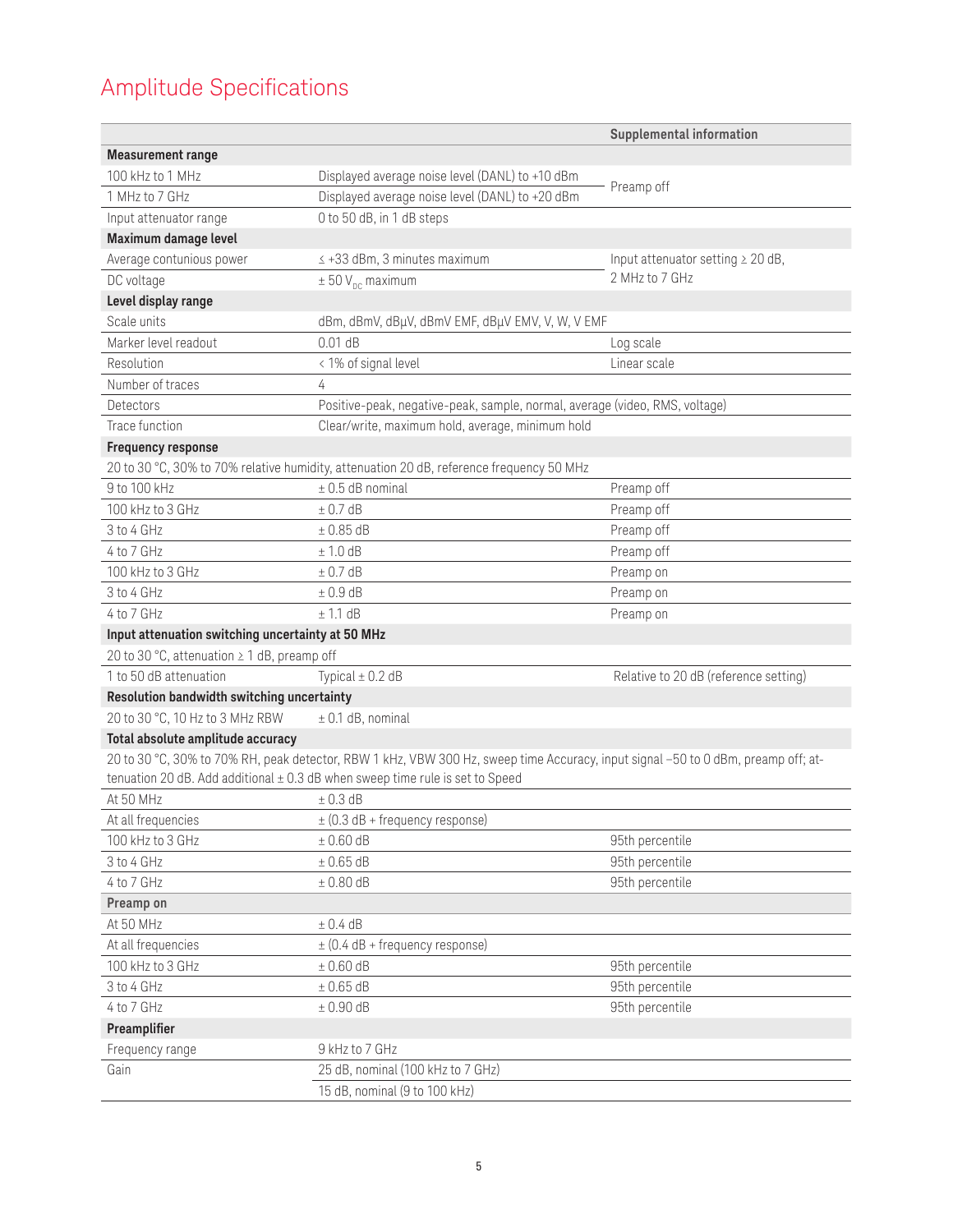# Dynamic Range Specifications

|                                                      |                                                                                                                                 |                                                                                          | Supplemental information                                                   |
|------------------------------------------------------|---------------------------------------------------------------------------------------------------------------------------------|------------------------------------------------------------------------------------------|----------------------------------------------------------------------------|
| 1 dB gain compression                                |                                                                                                                                 |                                                                                          |                                                                            |
| 20 to 30 °C, frequency ≥ 50 MHz, Ref level > -20 dBm |                                                                                                                                 |                                                                                          |                                                                            |
| Preamp off                                           | 50 to 200 MHz<br>+ 2 dBm nominal<br>200 to 500 MHz<br>+ 4 dBm nominal<br>+7 dBm nominal<br>500 MHz to 7 GHz                     |                                                                                          | Mixer power level $(dBm)$ = input power $(dBm)$ – input attenuation $(dB)$ |
| Preamp on                                            | > -32 dBm nominal; total power<br>at the preamp                                                                                 | Total power at the preamp = total power at the input $(dBm)$ – input<br>attenuation (dB) |                                                                            |
| Displayed average noise level (DANL)                 |                                                                                                                                 | Normalized to 1 Hz                                                                       | With 10 Hz RBW                                                             |
|                                                      | 20 to 30 °C, input terminated 50 $\Omega$ , 0 dB input attenuation, RBW = 1 kHz, RMS detector, average $\geq$ 40                |                                                                                          |                                                                            |
| Preamp off                                           | 9 to 100 kHz                                                                                                                    | -100 dBm, nominal                                                                        | -90 dBm, nominal                                                           |
|                                                      | 100 kHz to 1 MHz                                                                                                                | $-108$ dBm, $-127$ dBm typical                                                           | -98 dBm, -117 dBm typical                                                  |
|                                                      | 1 to 10 MHz                                                                                                                     | $-128$ dBm, $-146$ dBm typical                                                           | -118 dBm, -136 dBm typical                                                 |
|                                                      | 10 to 500 MHz                                                                                                                   | -142 dBm, -146 dBm typical                                                               | -132 dBm, -136 dBm typical                                                 |
|                                                      | 500 to 2.5 GHz                                                                                                                  | $-141$ dBm, $-145$ dBm typical                                                           | $-131$ dBm, $-135$ dBm typical                                             |
|                                                      | 2.5 to 4 GHz                                                                                                                    | $-140$ dBm, $-144$ dBm typical                                                           | -130 dBm, -134 dBm typical                                                 |
|                                                      | 4 to 6 GHz                                                                                                                      | $-138$ dBm, $-140$ dBm typical                                                           | $-128$ dBm, $-130$ dBm typical                                             |
|                                                      | 6 to 7 GHz                                                                                                                      | -136 dBm, -138 dBm typical                                                               | -126 dBm, -128 dBm typical                                                 |
| Preamp on                                            | 9 to 100 kHz                                                                                                                    | -110 dBm, nominal                                                                        | -100 dBm, nominal                                                          |
|                                                      | 100 kHz to 1 MHz                                                                                                                | -131 dBm, -150 dBm typical                                                               | $-121$ dBm, $-140$ dBm typical                                             |
|                                                      | 1 to 10 MHz                                                                                                                     | $-148$ dBm, $-163$ dBm typical                                                           | $-138$ dBm, $-153$ dBm typical                                             |
|                                                      | 10 to 500 MHz                                                                                                                   | $-161$ dBm, $-164$ dBm typical                                                           | $-151$ dBm, $-154$ dBm typical                                             |
|                                                      | 500 to 2.5 GHz                                                                                                                  | -159 dBm, -162 dBm typical                                                               | -149 dBm, -152 dBm typical                                                 |
|                                                      | $2.5$ to 4 GHz                                                                                                                  | -158 dBm, -161 dBm typical                                                               | $-148$ dBm, $-151$ dBm typical                                             |
|                                                      | 4 to 6 GHz                                                                                                                      | -155 dBm, -158 dBm typical                                                               | $-145$ dBm, $-148$ dBm typical                                             |
|                                                      | 6 to 7 GHz                                                                                                                      | $-150$ dBm, $-154$ dBm typical                                                           | $-140$ dBm, $-144$ dBm typical                                             |
| <b>Spurious response</b>                             |                                                                                                                                 |                                                                                          |                                                                            |
|                                                      | Input terminated and 0 dB input attenuation, preamp off 20 to 30 °C                                                             |                                                                                          |                                                                            |
| Residual response                                    | <-90 dBm, typical -98 dBm                                                                                                       |                                                                                          |                                                                            |
| -30 dBm signal at input mixer 20 to 30 °C            |                                                                                                                                 |                                                                                          |                                                                            |
| Input related spurious                               | $<-75$ dBc                                                                                                                      |                                                                                          |                                                                            |
|                                                      | Exceptions:                                                                                                                     |                                                                                          |                                                                            |
|                                                      | -65 dBc (F1 - 21.4 MHz, with F1 input frequency)                                                                                |                                                                                          |                                                                            |
|                                                      | -65 dBc (F1 - 5.35 MHz, with F1 input frequency)                                                                                |                                                                                          |                                                                            |
|                                                      | $-65$ dBc (F1 = 4155 MHz, with F1 input frequency)                                                                              |                                                                                          |                                                                            |
|                                                      | Mixer signal level at -30 dBm, input attenuation 0 dB, preamp off, 20 to 30 °C                                                  |                                                                                          |                                                                            |
| Second harmonic distor-                              | 50 MHz to 3 GHz                                                                                                                 | $<-65$ dBc                                                                               |                                                                            |
|                                                      | 3 to 7 GHz                                                                                                                      | $<-70$ dBc                                                                               |                                                                            |
|                                                      | Two -20 dBm tones at input mixer, spaced by 100 kHz, input attenuation 0 dB, preamp off, reference level > -20 dBm, 20 to 30 °C |                                                                                          |                                                                            |
| Third-order intercept (TOI)                          | 50 to 300 MHz                                                                                                                   | +9 dBm, +12 dBm typical                                                                  |                                                                            |
|                                                      | 300 MHz to 7 GHz                                                                                                                | +11 dBm, +15 dBm typical                                                                 |                                                                            |
| <b>Phase noise</b>                                   |                                                                                                                                 | Specification                                                                            | <b>Typical</b>                                                             |
| 20 to 30 °C, center frequency = 1 GHz                |                                                                                                                                 |                                                                                          |                                                                            |
| Offset from CF signal                                | 10 kHz                                                                                                                          |                                                                                          | $<-90$ dBc/Hz                                                              |
|                                                      | 100 kHz                                                                                                                         | $<-98$ dBc/Hz                                                                            | $<-100$ dBc/Hz                                                             |
|                                                      | 1 MHz                                                                                                                           | $<-119$ dBc/Hz                                                                           | $<-121$ dBc/Hz                                                             |
| <b>Residual FM</b>                                   |                                                                                                                                 |                                                                                          |                                                                            |
| 20 to 30 °C, RBW 100 Hz,<br><b>VBW 100 Hz</b>        | $\leq$ 10 Hz p-p in 20 ms, nominal                                                                                              |                                                                                          |                                                                            |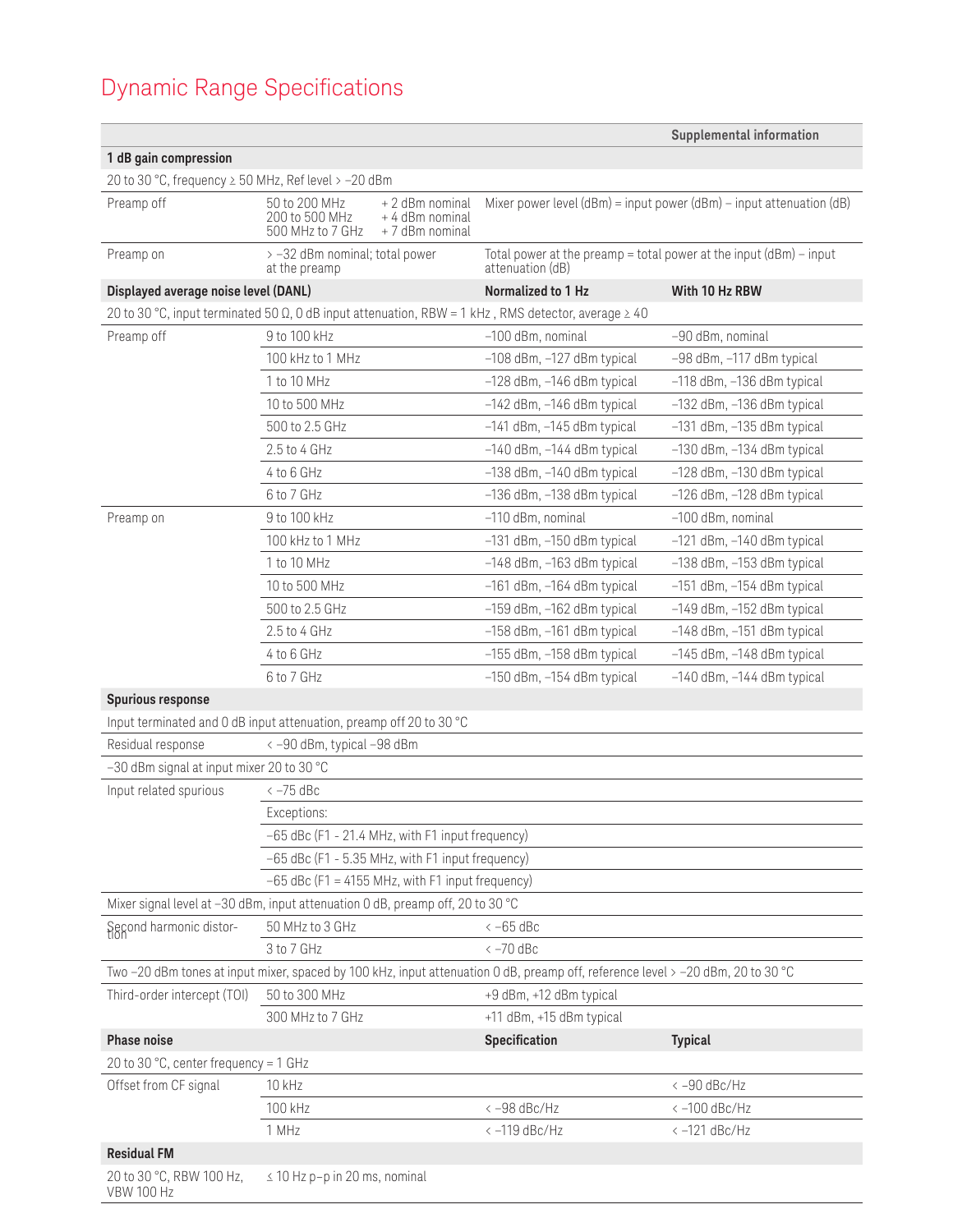# Tracking Generator (Option TG7)

|                                                          |                                                                                                | Supplemental information                          |
|----------------------------------------------------------|------------------------------------------------------------------------------------------------|---------------------------------------------------|
| <b>Output frequency</b>                                  |                                                                                                |                                                   |
| Range                                                    | 5 MHz to 7 GHz                                                                                 |                                                   |
| Resolution                                               | 1 Hz                                                                                           |                                                   |
| Resolution bandwidth                                     | 3 kHz to 3 MHz                                                                                 |                                                   |
| Output power level                                       |                                                                                                |                                                   |
| Range                                                    | $-20$ to $0$ dBm                                                                               |                                                   |
| Resolution                                               | 1 dB                                                                                           |                                                   |
| Output flatness                                          | ± 2 dB, nominal                                                                                |                                                   |
| <b>VSWR</b>                                              | $< 2:1$ , nominal                                                                              | 5 MHz to 7 GHz, input attenuator ≥ 12 dB          |
| Dyanmic range                                            | Max. output power - DANL with 3 kHz RBW                                                        |                                                   |
| Connector and impedance                                  | N-type female, 50 Ω                                                                            |                                                   |
| Maximum safe reverse level                               |                                                                                                |                                                   |
| Average total power                                      | 30 dBm (1W)                                                                                    |                                                   |
| DC voltage                                               | $\pm 50$ V <sub>nc</sub>                                                                       |                                                   |
| Reflection measurement (Option RM7, requires Option TG7) |                                                                                                |                                                   |
| Frequency range                                          | 5 MHz to 7 GHz                                                                                 |                                                   |
| Frequency resolution                                     | 100 kHz                                                                                        |                                                   |
| Output power                                             | $-4$ to $+2$ dBm, nominal                                                                      |                                                   |
| Measurement speed                                        | 2 s (full span 5 MHz to 7 GHz)                                                                 |                                                   |
| Number of data points                                    | 461                                                                                            |                                                   |
| Directivity of calibrator                                | > 40 dB                                                                                        | Mechanical OSL calibrator                         |
| <b>Return loss</b>                                       |                                                                                                |                                                   |
| Range                                                    | 0 to 60 dB                                                                                     |                                                   |
| Accuracy                                                 | $20 \times \log 10 (1.1 + 10 (- (D-RL)/20) +$<br>$0.016 \times 10 (-RL/20) + 10 (-3 + RL/20))$ | Nominal, after average                            |
|                                                          | D: Directivity of calibrator                                                                   |                                                   |
|                                                          | RL: Return loss value of the DUT                                                               |                                                   |
| Resolution                                               | $0.01$ dB                                                                                      |                                                   |
| Voltage standing wave ratio                              |                                                                                                |                                                   |
| Range                                                    | 1 to 65                                                                                        |                                                   |
| Resolution                                               | 0.01                                                                                           |                                                   |
| Accuracy                                                 | Refer to return loss accuracy                                                                  |                                                   |
| <b>Insertion loss</b>                                    |                                                                                                |                                                   |
| Range                                                    | 0 to 30 dB                                                                                     |                                                   |
| Resolution                                               | $0.01$ dB                                                                                      |                                                   |
| Distance-to-fault (DTF)                                  |                                                                                                |                                                   |
| Vertical range                                           | 0 to 60 dB                                                                                     | Return loss                                       |
|                                                          | 1 to 65                                                                                        | <b>VSWR</b>                                       |
| Range                                                    | (Number of data points $-1$ ) $\times$ resolution                                              | Number of data points = 461                       |
| Resolution (meter)                                       | $(1.5 \times 10^8) \times (V_p)/(F_p - F_n)$ Hz                                                | $Vp$ is the cable's relative propagation velocity |
|                                                          |                                                                                                | F2 is the stop frequency                          |
|                                                          |                                                                                                | F1 is the start frequency                         |
| Immunity to interference                                 |                                                                                                |                                                   |
| On-channel                                               | +17 dBm, nominal                                                                               |                                                   |
| On-frequency                                             | -5 dBm, nominal                                                                                |                                                   |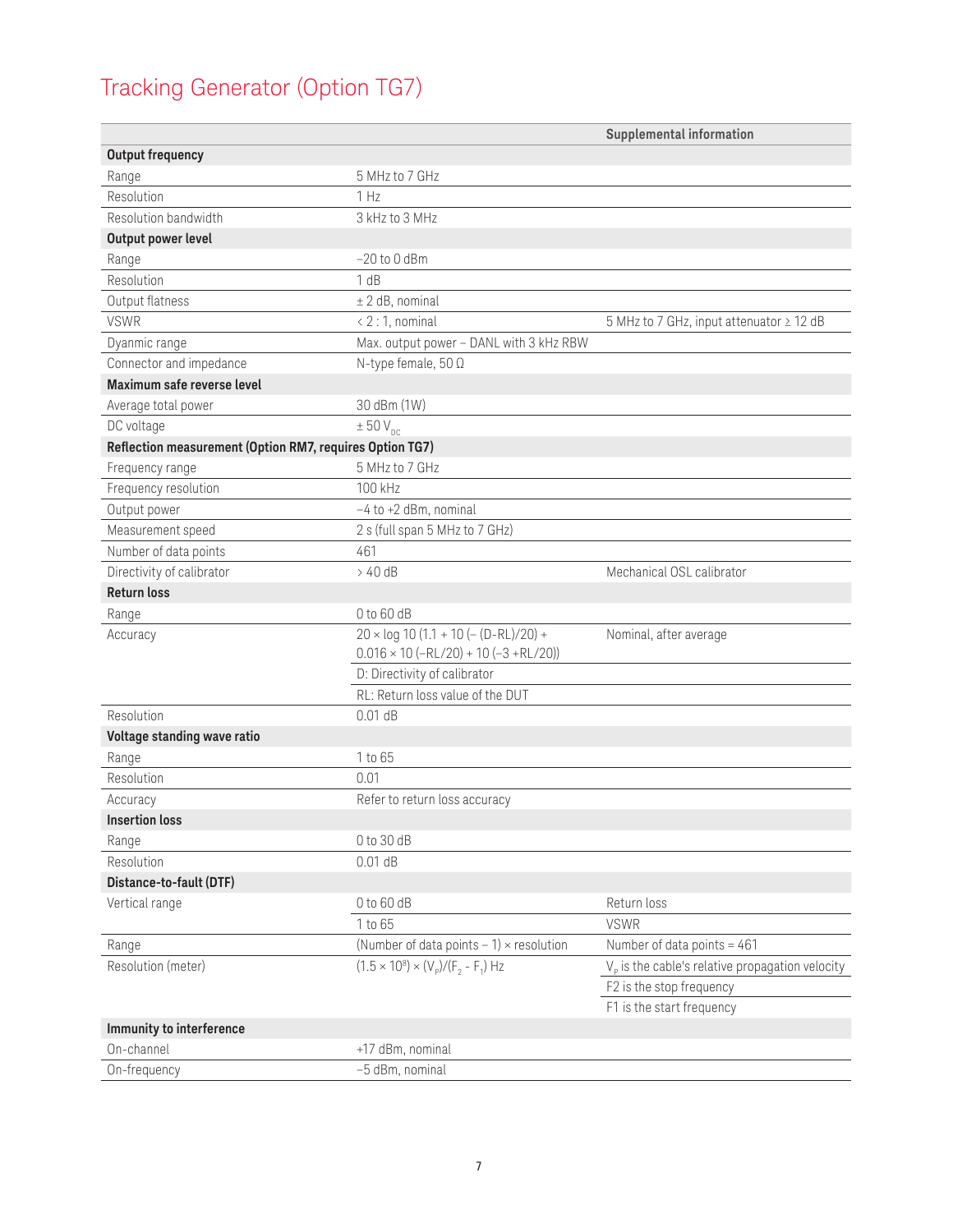## Other Options

|                                          |                                                             | Supplemental information                                                                                 |
|------------------------------------------|-------------------------------------------------------------|----------------------------------------------------------------------------------------------------------|
| AM/FM modulation analysis (Option AMA)   |                                                             |                                                                                                          |
| Frequency range                          | 10 MHz to 7 GHz                                             |                                                                                                          |
| Carrier power accuracy                   | $± 1.8$ dB, nominal                                         |                                                                                                          |
| Carrier power range                      | $-30$ to $+10$ dBm                                          | 100 kHz to 2 MHz                                                                                         |
|                                          | $-30$ to $+20$ dBm                                          | 2 MHz to 7 GHz                                                                                           |
| Carrier power displayed resolution       | $0.01$ dBm                                                  |                                                                                                          |
| AM measurement (included in Option AMA)  |                                                             |                                                                                                          |
| Modulation rate                          | 20 Hz to 100 kHz                                            |                                                                                                          |
| Accuracy                                 | 1 Hz, nominal                                               | Modulation rate < 1 kHz                                                                                  |
|                                          | < 0.1% modulation rate, nominal                             | Modulation rate $\geq 1$ kHz                                                                             |
| Depth                                    | 5 to 95%                                                    |                                                                                                          |
| Accuracy                                 | $± 4\%$ , nominal                                           |                                                                                                          |
| FM measurement (included in Option AMA)  |                                                             |                                                                                                          |
| Modulation rate                          | 20 Hz to 200 kHz                                            |                                                                                                          |
| Accuracy                                 | 1 Hz, nominal                                               | Modulation rate < 1 kHz                                                                                  |
|                                          | < 0.1% modulation rate, nominal                             | Modulation rate $\geq 1$ kHz                                                                             |
| Deviation                                | 20 Hz to 400 kHz                                            |                                                                                                          |
| Accuracy                                 | $± 4\%$ , nominal                                           |                                                                                                          |
| ASK/FSK modulation analysis (Option DMA) |                                                             |                                                                                                          |
| Frequency range                          | 2.5 MHz to 6 GHz                                            |                                                                                                          |
| Carrier power accuracy                   | $±$ 2 dB, nominal                                           |                                                                                                          |
| Carrier power range                      | -30 to +20 dBm, nominal                                     |                                                                                                          |
| Carrier power displayed resolution       | $0.01$ dBm                                                  |                                                                                                          |
| ASK measurement (included in Option DMA) |                                                             |                                                                                                          |
| Symbol rate range                        | 100 Hz to 100 kHz                                           |                                                                                                          |
| Modulation depth/index range             | 5 to 95%                                                    |                                                                                                          |
| Accuracy                                 | $±$ 4% of reading, nominal                                  |                                                                                                          |
| Displayed resolution                     | 0.1%                                                        |                                                                                                          |
| FSK measurement (included in Option DMA) |                                                             |                                                                                                          |
| FSK deviation                            | 100 Hz to 400 kHz                                           |                                                                                                          |
| Symbol rate range                        | 100 Hz to 20 kHz                                            | $1 \leq \beta \leq 20$ ( $\beta$ is the ratio of frequency<br>deviation to symbol rate (deviation/rate)) |
|                                          | 20 to 50 kHz                                                | $1 \leq \beta \leq 8$                                                                                    |
|                                          | 50 to 100 kHz                                               | $1 \leq \beta \leq 4$                                                                                    |
| Accuracy                                 | $± 4\%$ , nominal                                           |                                                                                                          |
| Displayed resolution                     | $0.01$ Hz                                                   |                                                                                                          |
| <b>Channel scanner (Option SCN)</b>      |                                                             |                                                                                                          |
| Scan modes                               | Top N, bottom N, and list                                   |                                                                                                          |
| Channels displayed                       | 1 to 20                                                     |                                                                                                          |
| Displayed orientation                    | Vertical                                                    | Number of channels $\leq 5$                                                                              |
|                                          | Horizontal                                                  | Number of channels > 5                                                                                   |
| Chart                                    | Bar chart, and time chart                                   |                                                                                                          |
| Log file                                 | $*.$ CSV                                                    |                                                                                                          |
| <b>Spectrum monitor (Option MNT)</b>     |                                                             |                                                                                                          |
| Display modes                            | Spectrogram                                                 |                                                                                                          |
|                                          | Spectrum trace                                              |                                                                                                          |
|                                          | Combination of spectrogram and spectrum trace in one screen |                                                                                                          |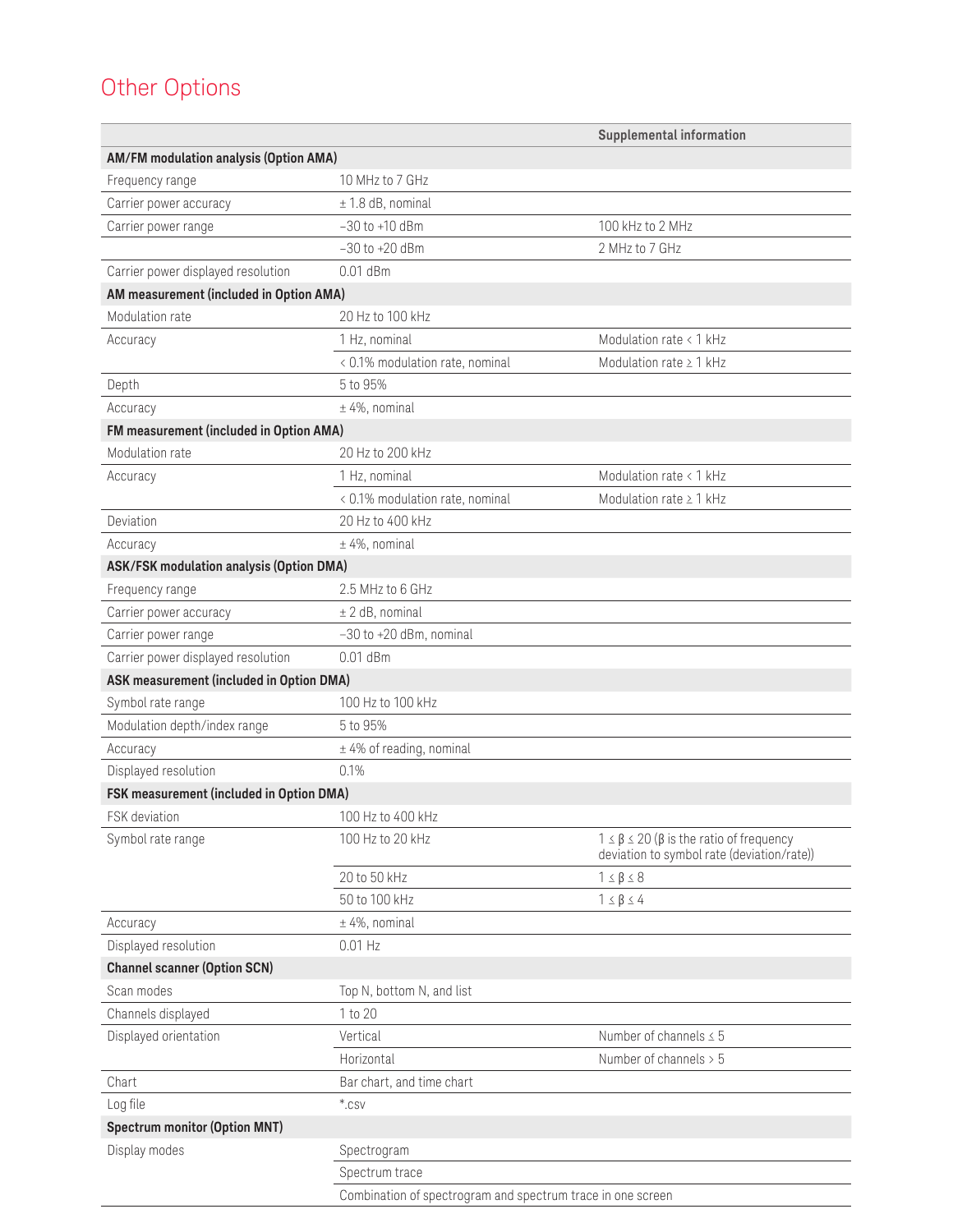## Other Options (Continued)

|                                                                                      |                                                                                                                                       | Supplemental information                                                             |
|--------------------------------------------------------------------------------------|---------------------------------------------------------------------------------------------------------------------------------------|--------------------------------------------------------------------------------------|
| <b>Security features (Option SEC)</b>                                                |                                                                                                                                       |                                                                                      |
| Security erase method                                                                | Erase the entire user flash memory by<br>writing single character "1" over all memory<br>locations                                    | Non-recoverable                                                                      |
| Port control                                                                         | Disable or enable LAN or USB connectors                                                                                               |                                                                                      |
| <b>Task planner (Option TPN)</b>                                                     |                                                                                                                                       |                                                                                      |
| Task plan execution mode                                                             | Auto, manual, and manual if fail                                                                                                      |                                                                                      |
| Task plan file                                                                       | $*$ TPN                                                                                                                               | Complementary task plan editor is available<br>with Keysight HSA and BSA PC software |
| Number of tasks                                                                      | Maximum 20 in a single .TPN file                                                                                                      |                                                                                      |
| Measurements supported                                                               | Regular spectrum analysis and power suite (channel power, ACPR and OBW)                                                               |                                                                                      |
|                                                                                      | For more information, visit www.keysight.com/find/taskplanner                                                                         |                                                                                      |
| USB average power sensor support (Option PWM)                                        |                                                                                                                                       |                                                                                      |
| Power sensor supported                                                               | Keysight U2000 Series USB power sensor                                                                                                |                                                                                      |
| Frequency range                                                                      | 9 kHz to 24 GHz                                                                                                                       | Sensor dependent                                                                     |
| Dynamic range                                                                        | $-60$ to $+44$ dBm                                                                                                                    | Sensor dependent                                                                     |
| USB peak and average power senesor support (Option PWP)                              |                                                                                                                                       |                                                                                      |
| Power sensor supported                                                               | Keysight U2020 X-Series USB peak and average power sensor                                                                             |                                                                                      |
| Frequency range                                                                      | 50 MHz to 40 GHz                                                                                                                      | Sensor dependent                                                                     |
| Dynamic range                                                                        | $-30$ to $+20$ dBm                                                                                                                    |                                                                                      |
| <b>Base band input (Option BB1)</b>                                                  |                                                                                                                                       |                                                                                      |
| <b>Frequency range</b>                                                               |                                                                                                                                       |                                                                                      |
|                                                                                      | 9 kHz to 10 MHz                                                                                                                       |                                                                                      |
| Frequency span                                                                       |                                                                                                                                       |                                                                                      |
|                                                                                      | 100 Hz to 9.997 MHz                                                                                                                   |                                                                                      |
| <b>Frequency resolution</b>                                                          |                                                                                                                                       |                                                                                      |
|                                                                                      | 1 Hz                                                                                                                                  |                                                                                      |
| <b>Measurement range</b>                                                             |                                                                                                                                       |                                                                                      |
|                                                                                      | DANL to +10 dBm (9 kHz to 2 MHz)                                                                                                      |                                                                                      |
|                                                                                      | DANL to +20 dBm (2 MHz to 10 MHz)                                                                                                     |                                                                                      |
| Overall amplitude accuracy                                                           |                                                                                                                                       |                                                                                      |
| 20 to 30 °C, 30 to 70% RH, peak detector, input signal -50 to 0 dBm, 95th percentile |                                                                                                                                       |                                                                                      |
| 9 to 100 kHz                                                                         | ± 2.5 dB                                                                                                                              |                                                                                      |
| 100 kHz to 10 MHz                                                                    | ± 1.5 dB                                                                                                                              |                                                                                      |
| Displayed average noise level                                                        |                                                                                                                                       |                                                                                      |
| ence level < -35 dBm                                                                 | 20 to 30 °C, 30 to 70% RH, 10 Hz RBW, 1 Hz VBW, 50 Ω termination on input, 0 dB attenuation, RMS detector, Trace average > 40, refer- |                                                                                      |
| 9 to 100 kHz                                                                         | -135 dBm, nominal                                                                                                                     |                                                                                      |
| 100 kHz to 10 MHz                                                                    | $-145$ dBm                                                                                                                            |                                                                                      |
| Residual response                                                                    |                                                                                                                                       |                                                                                      |
|                                                                                      | <- 120 dBm, nominal                                                                                                                   | 20 to 30 °C, Ref level < -35 dBm                                                     |
|                                                                                      |                                                                                                                                       | 50 $\Omega$ termination on input, 0 dB attenuation                                   |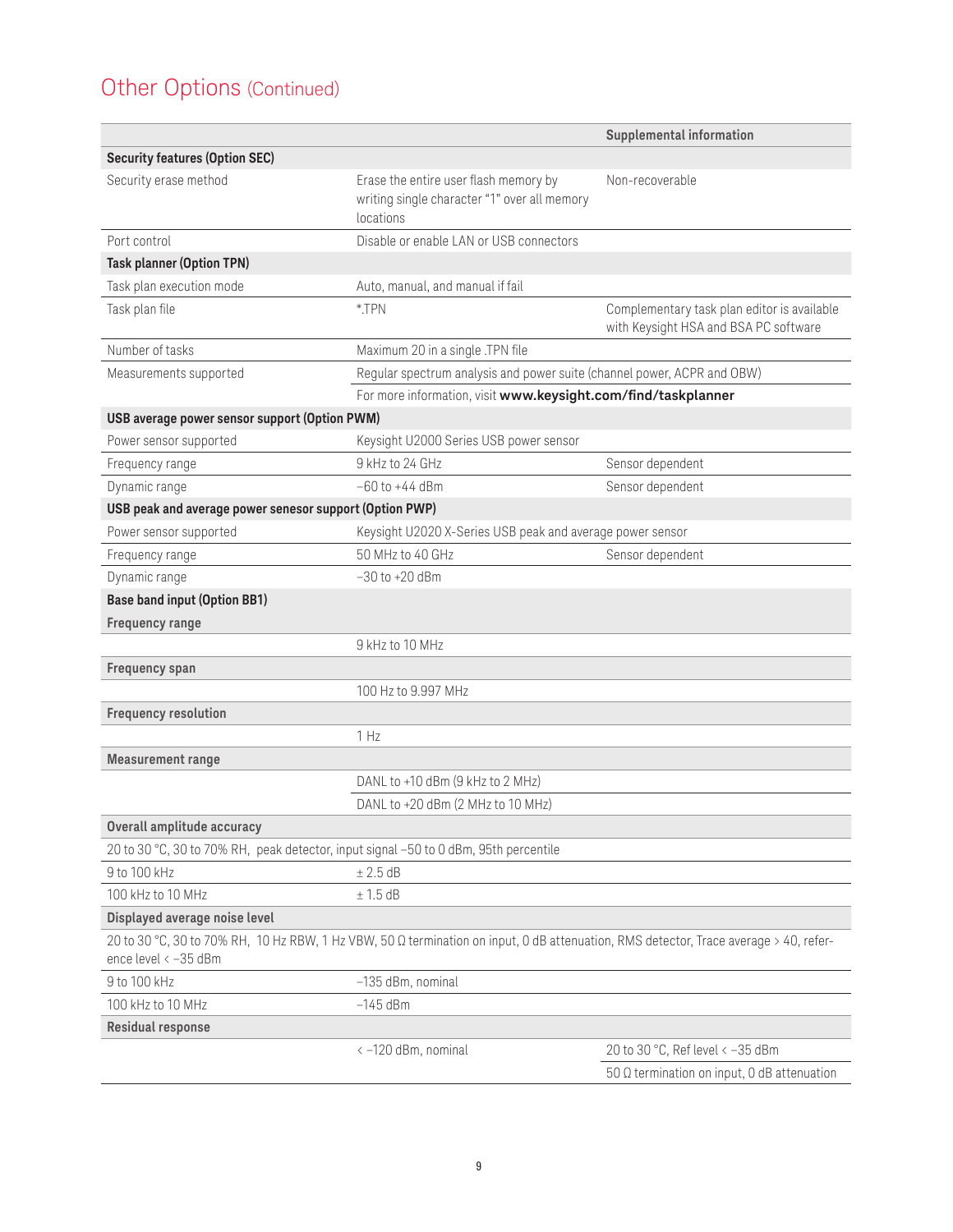## Other Options (Continued)

|                                                                                  | Supplemental information                                                                                            |
|----------------------------------------------------------------------------------|---------------------------------------------------------------------------------------------------------------------|
| Base band input (Option BB1) - Continued                                         |                                                                                                                     |
| Phase noise                                                                      |                                                                                                                     |
|                                                                                  | Fc = 5 MHz, RBW = 1 kHz, VBW = 30 Hz. Ref level -30 dBm, input attenuation 0 dB, input signal -20 dBm, average > 40 |
| Offset 30 kHz                                                                    | -120 dBc/Hz, nominal                                                                                                |
| Offset 100 kHz                                                                   | -127 dBc/Hz, nominal                                                                                                |
| Offset $> 200$ kHz                                                               | -130 dBc/Hz, nominal                                                                                                |
| Second harmonic distortion                                                       |                                                                                                                     |
| $F > 100$ kHz, signal level $-30$ dBm, ref level $-30$ dBm, attenuation 0 dB     |                                                                                                                     |
|                                                                                  | $\leftarrow$ -55 dBc nominal                                                                                        |
| Third order intermodulation distortion                                           |                                                                                                                     |
| F > 100 kHz, -20 dBm tones at 100 kHz apart, ref level -20 dBm, attenuation 0 dB |                                                                                                                     |
|                                                                                  | $\langle -55$ dBc, nominal                                                                                          |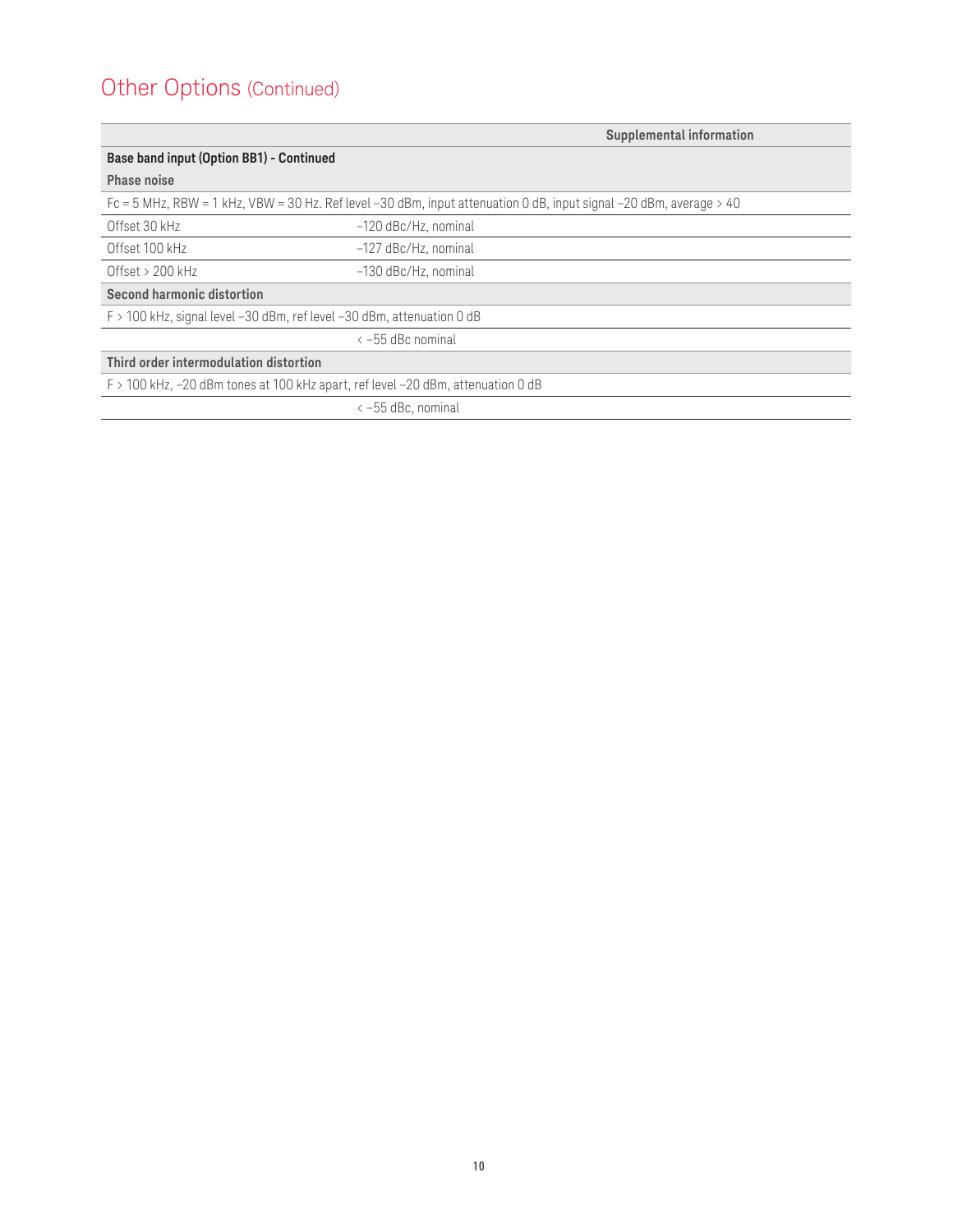## Inputs and Outputs

|                         |                                      |                                                                | Supplemental information                               |
|-------------------------|--------------------------------------|----------------------------------------------------------------|--------------------------------------------------------|
| Front panel             |                                      |                                                                |                                                        |
| RF input connector      | N-type female, 50 $\Omega$ , nominal |                                                                |                                                        |
| <b>VSWR</b>             | $< 1.5:1$ , nominal                  | 10 MHz to 3 GHz                                                | Input attenuator ≥10 dB, or<br>20 dB fixed attenuation |
|                         | $< 2.0:1$ , nominal                  | 3 to 7 GHz                                                     |                                                        |
| Calibration output      | Amplitude                            | $-25 \pm 0.25$ dBm                                             |                                                        |
|                         | Frequency                            | 40 MHz                                                         |                                                        |
|                         | Connector and impedance              | BNC-type female, 50 Ω, nominal                                 |                                                        |
| Probe power             | Voltage/Current                      | +15 V, 150 mA maximum                                          |                                                        |
|                         |                                      | $-12.6$ V, 150 mA maximum                                      |                                                        |
| RF output connector     | N-type female, 50 $\Omega$ , nominal | Option TG7 installed                                           |                                                        |
| USB interface (host)    | A plug, version 1.1                  |                                                                |                                                        |
| Rear panel              |                                      |                                                                |                                                        |
| 10 MHz reference output | Output amplitude                     | $> 0$ dBm                                                      |                                                        |
|                         | Frequency                            | 10 MHz $\pm$ (10 MHz $\times$ frequency<br>reference accuracy) |                                                        |
|                         | Connector and impedance              | BNC-type female, 50 $\Omega$ , nominal                         |                                                        |
| 10 MHz reference input  | Input amplitude                      | -5 to +10 dBm, nominal                                         |                                                        |
|                         | Frequency                            | 10 MHz                                                         |                                                        |
|                         | Connector and impedance              | BNC-type female, 50 $\Omega$ , nominal                         |                                                        |
| External trigger input  | Input amplitude                      | 5 V TTL level; -12.6 V, 150 mA<br>max (nominal)                |                                                        |
|                         | Connector and impedance:             | BNC-type female, 10 k Ω                                        |                                                        |
| LAN TCP/IP interface    | 100Base-T, RJ-45 connector           |                                                                |                                                        |
| USB interface (device)  | B plug, version 1.1                  |                                                                |                                                        |
| Mini USB (device)       | Mini-AB female, version 1.1          |                                                                |                                                        |
| GPIB interface          | IEEE-488 bus connector               | Optional G01 installed                                         |                                                        |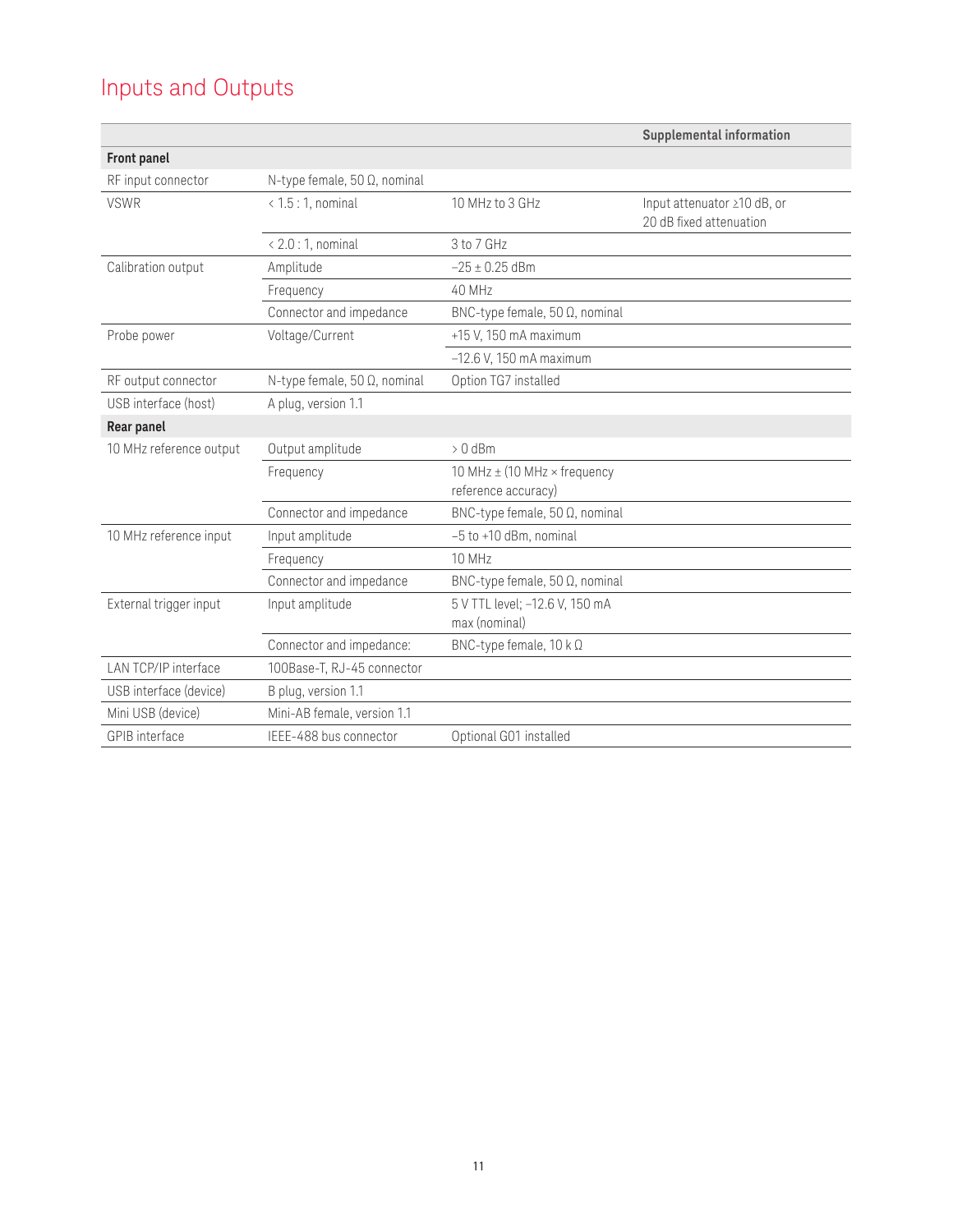## General

|                                                                     |                                                                                                                                                                                                                                                                                                                                                                                                                                             | Supplemental information     |
|---------------------------------------------------------------------|---------------------------------------------------------------------------------------------------------------------------------------------------------------------------------------------------------------------------------------------------------------------------------------------------------------------------------------------------------------------------------------------------------------------------------------------|------------------------------|
| Temperature and relative humidity                                   |                                                                                                                                                                                                                                                                                                                                                                                                                                             |                              |
| Operating temperature range                                         | $+5$ to $+45$ °C                                                                                                                                                                                                                                                                                                                                                                                                                            |                              |
| Storage temperature range                                           | $-20$ to $+70$ °C                                                                                                                                                                                                                                                                                                                                                                                                                           |                              |
| Relative humidity                                                   | < 95%                                                                                                                                                                                                                                                                                                                                                                                                                                       |                              |
| <b>EMC</b>                                                          |                                                                                                                                                                                                                                                                                                                                                                                                                                             |                              |
| Complies with European EMC Directive 2004/108/EC                    |                                                                                                                                                                                                                                                                                                                                                                                                                                             |                              |
| IEC/EN 61326-1 / IEC/EN 61326-2-1                                   |                                                                                                                                                                                                                                                                                                                                                                                                                                             |                              |
| CISPR Pub 11 group 1, class A                                       |                                                                                                                                                                                                                                                                                                                                                                                                                                             |                              |
| AS/NZS CISPR 11:2004                                                |                                                                                                                                                                                                                                                                                                                                                                                                                                             |                              |
| ICES/NMB-001:2006                                                   |                                                                                                                                                                                                                                                                                                                                                                                                                                             |                              |
| This ISM device complies with Canadian ICES-001                     |                                                                                                                                                                                                                                                                                                                                                                                                                                             |                              |
| Cet appareil ISM est conforme à la norme NMB-001 du Canada          |                                                                                                                                                                                                                                                                                                                                                                                                                                             |                              |
| <b>Safety</b>                                                       |                                                                                                                                                                                                                                                                                                                                                                                                                                             |                              |
| Complies with European Low Voltage Directive 2006/95/EC             |                                                                                                                                                                                                                                                                                                                                                                                                                                             |                              |
| · IEC/EN 61010-1 3rd Edition                                        |                                                                                                                                                                                                                                                                                                                                                                                                                                             |                              |
| - Canada: CSA C22.2 No. 61010-1-04                                  |                                                                                                                                                                                                                                                                                                                                                                                                                                             |                              |
| · USA: UL 61010-1 2nd Edition                                       |                                                                                                                                                                                                                                                                                                                                                                                                                                             |                              |
| Audio noise                                                         |                                                                                                                                                                                                                                                                                                                                                                                                                                             |                              |
| Acoustic noise emission                                             | Geraeuschemission                                                                                                                                                                                                                                                                                                                                                                                                                           |                              |
| LpA < 70dB                                                          | LpA < 70dB                                                                                                                                                                                                                                                                                                                                                                                                                                  |                              |
| Operator position                                                   | Am Arbeitsplatz                                                                                                                                                                                                                                                                                                                                                                                                                             |                              |
| Normal position                                                     | Normaler Betrieb                                                                                                                                                                                                                                                                                                                                                                                                                            |                              |
| Per ISO 7779                                                        | Nach DIN 45635 t.19                                                                                                                                                                                                                                                                                                                                                                                                                         |                              |
| <b>Environmental stress</b>                                         |                                                                                                                                                                                                                                                                                                                                                                                                                                             |                              |
|                                                                     | Samples of this product have been type tested in accordance with the Keysight Environmental Test Maunal and verified to be robust against the<br>environmental stresses of storage, transportation, and end-use; those stresses include, but are not limited to, temperature, humidity, shock,<br>vibration, altitude, and power line conditions. Test methods are aligned with IEC 60068-2 and levels are similar to MILPRF-28800F Class 3 |                              |
| <b>Power requirements</b>                                           |                                                                                                                                                                                                                                                                                                                                                                                                                                             |                              |
| Voltage and frequency (nominal)                                     | 100 to 240 VAC, 50 to 60 Hz                                                                                                                                                                                                                                                                                                                                                                                                                 | Auto ranging                 |
| Power consumption                                                   | $\leq$ 25 W, < 20 W, typical                                                                                                                                                                                                                                                                                                                                                                                                                |                              |
| <b>Display</b>                                                      |                                                                                                                                                                                                                                                                                                                                                                                                                                             |                              |
| Resolution                                                          | 640 x 480                                                                                                                                                                                                                                                                                                                                                                                                                                   |                              |
| Size                                                                | 165.1 mm (6.5 inch) diagonal (nominal)                                                                                                                                                                                                                                                                                                                                                                                                      |                              |
| Data storage                                                        |                                                                                                                                                                                                                                                                                                                                                                                                                                             |                              |
| Internal                                                            | 64 MB nominal                                                                                                                                                                                                                                                                                                                                                                                                                               |                              |
| External                                                            | Supports USB 3.0 compatible memory<br>devices                                                                                                                                                                                                                                                                                                                                                                                               |                              |
| <b>Weight (without options)</b>                                     |                                                                                                                                                                                                                                                                                                                                                                                                                                             |                              |
| Net                                                                 | 7.9 kg (17.4 lbs), nominal                                                                                                                                                                                                                                                                                                                                                                                                                  |                              |
| Shipping                                                            | 14.5 kg (30.9 lbs), nominal                                                                                                                                                                                                                                                                                                                                                                                                                 |                              |
| <b>Dimensions</b>                                                   |                                                                                                                                                                                                                                                                                                                                                                                                                                             |                              |
| Height                                                              | 132.5 mm (5.2 inch)                                                                                                                                                                                                                                                                                                                                                                                                                         | Occupies 3U height in a rack |
| Width                                                               | 320 mm (12.6 inch)                                                                                                                                                                                                                                                                                                                                                                                                                          |                              |
| Length                                                              | 400 mm (15.7 inch)                                                                                                                                                                                                                                                                                                                                                                                                                          |                              |
| Warranty                                                            |                                                                                                                                                                                                                                                                                                                                                                                                                                             |                              |
| The N9322C spectrum analyzer is supplied with a three-year warranty |                                                                                                                                                                                                                                                                                                                                                                                                                                             |                              |
| <b>Calibration cycle</b>                                            |                                                                                                                                                                                                                                                                                                                                                                                                                                             |                              |

The recommended calibration cycle is one year. Calibration services are available through Keysight service centers